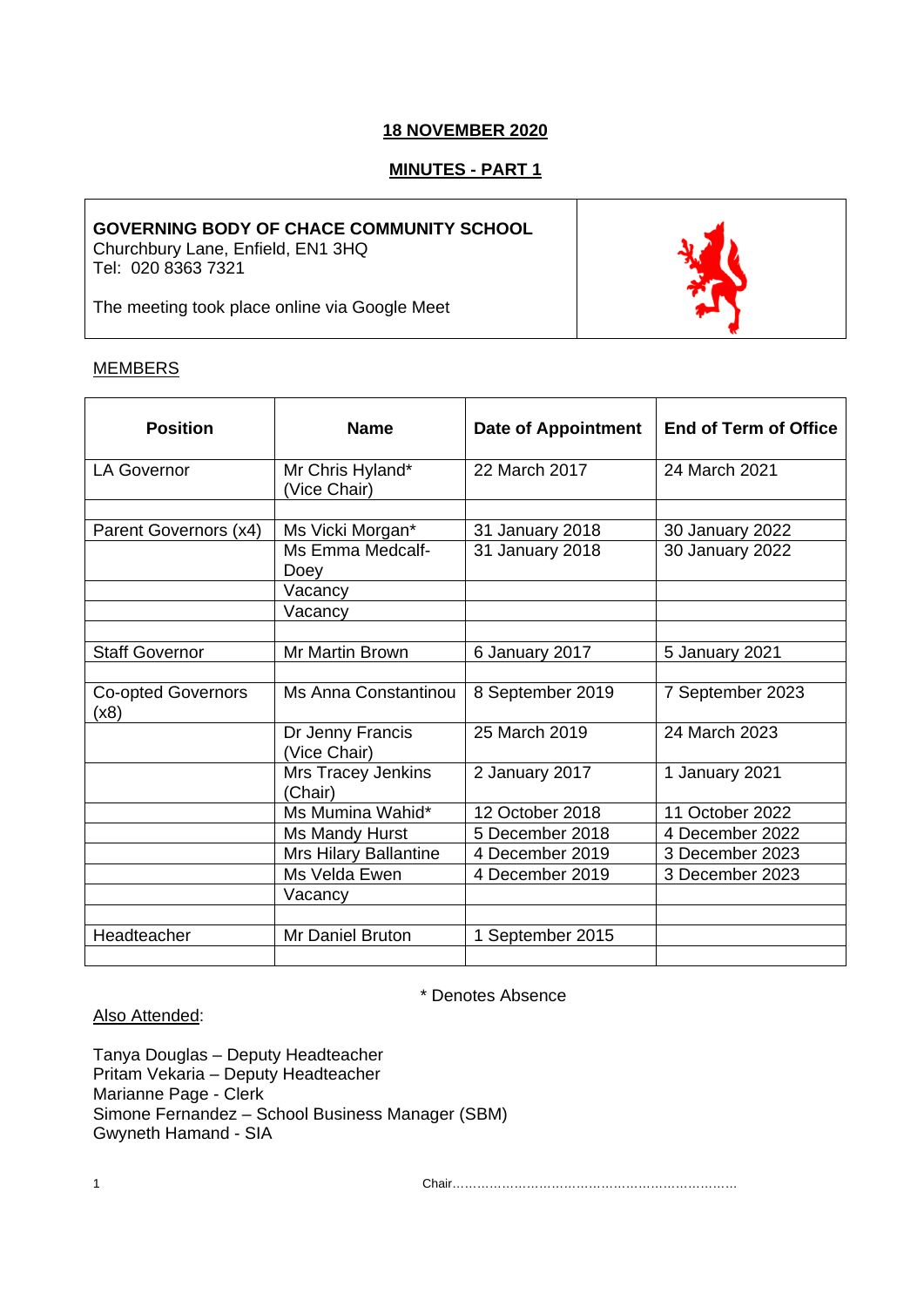# 1. APOLOGIES FOR ABSENCE

Apologies for absence from this meeting were received from Chris Hyland, Vicki Morgan and Mumina Wahid.

**RESOLVED** to consent to these absences.

# 2. DECLARATIONS OF INTEREST

Governors were given the opportunity to declare any prejudicial interest they might have in respect of items on the agenda. None were made.

## 3. MEMBERSHIP AND CONSTITUTION

(a) Parent Governors

The Chair said she had received 3 expressions of interest for the two vacancies and had spoken to each of them.

**RESOLVED** that a Parent Governor election be arranged by Anna Keelan

# **ACTION: Anna Keelan**

## (b) Co-opted Governor

(i) **NOTED** Tracey Jenkins' term of office expires on 1 January 2021; Tracey said she had discussed this with the Governor Support Service Manager, Sujal Zaveri. In accordance with protocol a nomination was made and seconded and it was

**RESOLVED** that Tracey Jenkins be co-opted as governor with effect from 2 January 2021 expiring on 1 January 2025.

**ACTION: Clerk**

(ii) **NOTED** the ongoing vacancy and the potential involvement of a Salvation Army representative.

**RESOLVED** that this be held over to the Governing Body to be held on 24 March 2021 as it was not a priority to fill the vacancy during the pandemic. **ACTION: Tracey Jenkins / Clerk**

# 4. MINUTES and MATTERS ARISING

The Minutes of the meeting held on 9 September were confirmed and signed by the Chair as a correct record.

(a) Minute 5(a) a governor volunteer was still required to join Tracey Jenkins on the antiracism group

# **ACTION: all Governors**

(b) Minute 6(b) annual governance statement – Tracey Jenkins said she would share this at the 9 December governing body meeting

# **ACTION: Tracey Jenkins/ Clerk**

(c) Minute 7(a) Committee Membership – General Data Protection Regulation vacancy. Governors were advised that the contract with a GDPR provider via the Local Authority (LA) was coming to an end in January 2021. During the continuing pandemic this was a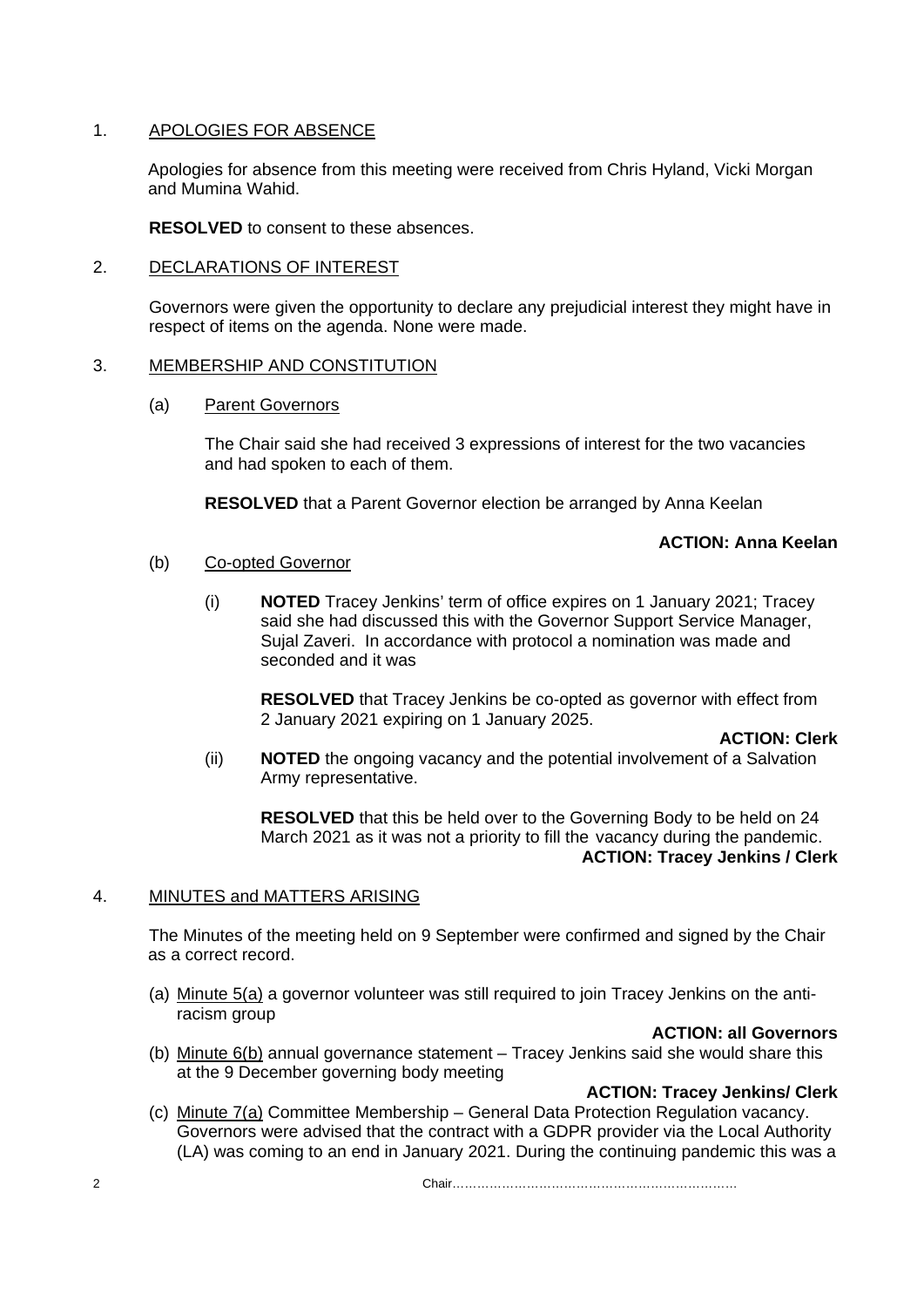concern and the Headteacher was looking into how this might be covered on an interim basis and would bring information to the next meeting on 9 December 2020. Gwyneth Hamand undertook to follow up future LA support with Peter Nathan, Director of Education, the appropriate contact as advised by Daniel Bruton.

 **RESOLVED** that Tracey Jenkins fill this role as she had relevant work experience. **ACTION: Gwyneth Hamand/ Daniel Bruton/ Clerk**

- (d) Minute 12 Mandy Hurst confirmed that she was enrolled on the Special Educational Needs (SEN) governor training on Monday 23 November.
- (e) Minute 9(f) **RESOLVED** to approve the Recovery Curriculum.

## 5. MODELLING SCHOOL BUDGET

Minute 7 below also refers.

# **NOTED**

- (a) loss of revenue from Lettings during the pandemic
- (b) the small profit from catering was no longer possible during the pandemic
- (c) staff in self-isolation had an impact on staffing in school
- (d) the second round of Covid related expenditure bids were awaited from central government; Peter Nathan, director of Education was following this up with the Department for Education (DfE)
- (e) governors were keen that the curriculum offer remained attractive and Daniel Bruton added that the school continued to offer the ethos of a caring and nurturing environment; the students were known to staff owing to smaller class sizes and the vision and values of the school were upheld by all.
- (f) Daniel Bruton and Simone Fernandez presented a model of school budgeting over the coming five years based on a Year 7 intake of 160 compared to the current school five year budget. The outcome of this modelling was to stabilise the in-year deficit.

### 6. TEACHING AND LEARNING COMMITTEE

**RECEIVED** the minutes of the meeting dated 23 September 2020 a copy of which is included in the Minute Book.

Jenny Francis, Chair of the Teaching and Learning Committee, went through the Minutes:

- (a) the homework project is working well
- (b) governors are involved with reviewing the curriculum
- (c) regrettably a learning walk had been missed owing to the pandemic
- (d) the next Leadership Development Time meeting will be held on 8 December at 15.30 hopefully in a Covid safe way in school so that Jenny Francis, Hilary Ballantine and Gwyneth Hamand could attend; Tanya Douglas, Deputy Headteacher, said that a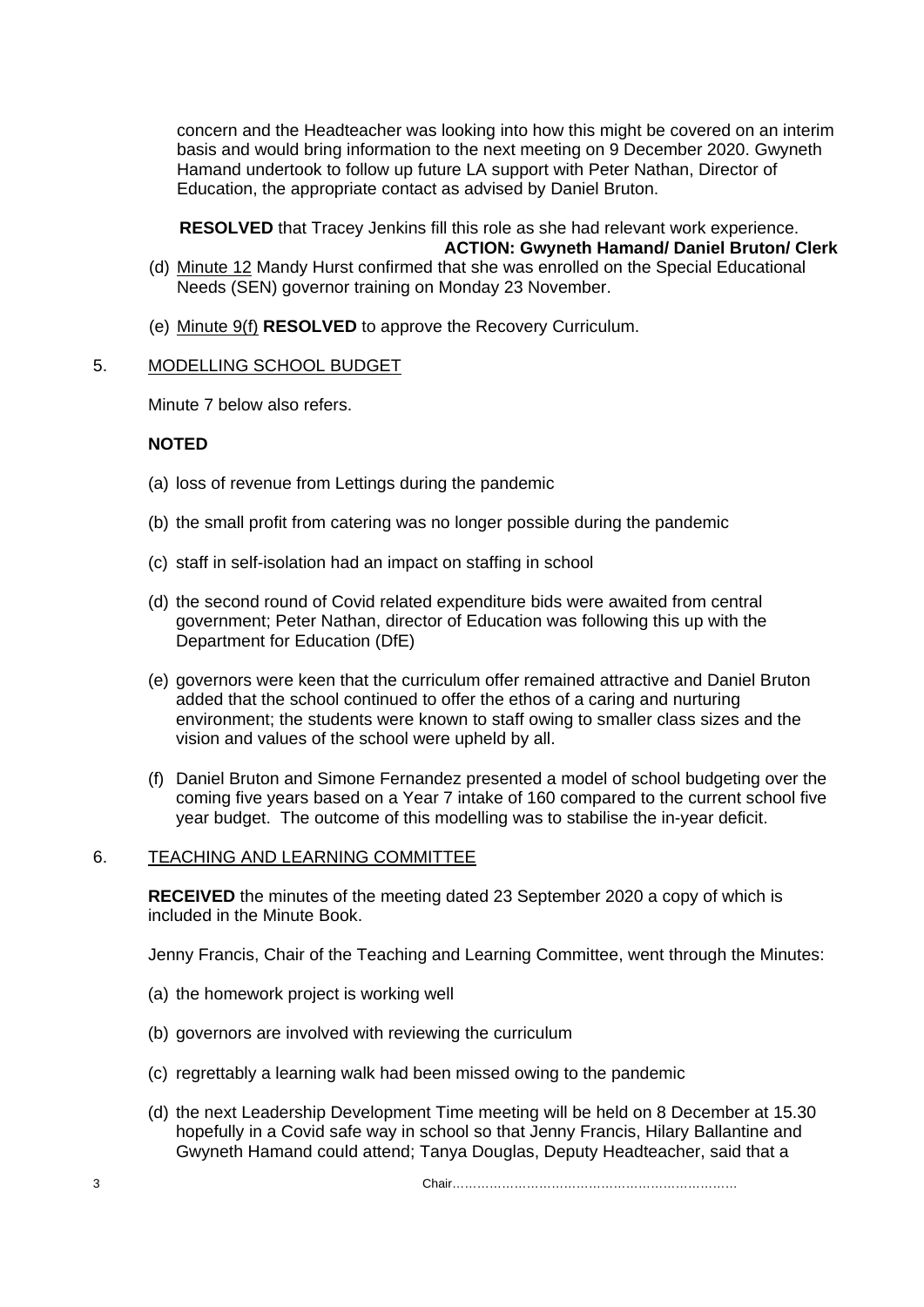Dragons' Den theme meeting would be held and she would circulate details to governors

#### **ACTION: Tanya Douglas**

- (e) virtual results had been discussed as well as target setting using Fisher Family Trust and CATs
- (f) Daniel Bruton took the opportunity to say that data entry had been done and there had not been anything exceptional; Years 11 and 13 had been offered a lot of on-line teaching
- (g) Jenny Francis had been in school between lockdowns on 7 October to speak with Year 7 who had articulated how pleased they were to be in school and had settled in well
- (h) the Headteacher's learning walk had had to be postponed owing to students not being in school
- (i) Tracey Jenkins would meet with Pritam Vekaria, Deputy Headteacher, to discuss attendance and behaviour in place of Chris Hyland.

**ACTION: Tracey Jenkins**

Tracey Jenkins took the opportunity to thank all the staff for what they were doing and to report that parents were extremely appreciative of their incredible efforts.

#### 7. RESOURCES

**RECEIVED** the notes of the meeting dated 21 October 2020.

- (a) Second Quarterly Report a copy of the return is included in the Minute Book.
- (b) Scheme of Financial Delegation a copy is included in the Minute Book.

**NOTED** that subject to a couple of minor amendments were required to personnel responsibilities it was

**RESOLVED** to approve the Scheme of Financial Delegation.

#### **ACTION: Simone Fernandez**

(c) Schools' Financial Value Standard (SFVS) – a template is included in the Minute Book. Governors were invited to submit any questions to the SBM by email

#### **ACTION: all Governors**

**NOTED** Minute 5 above also refers.

Governors wished to record their thanks to the Headteacher and SBM for all their work on the finances during this challenging time.

**RESOLVED** to share the final SFVS at the Governing Body on 9 December 2020 ready for signing off and submitting in time for the deadline of end December 2020.

#### **ACTION: Simone Fernandez**

### 8. DATES OF FUTURE MEETINGS

**NOTED** the following meeting dates

- Full Governing Body: 9 December; 24 March 2021, 30 June 2021
- Rapid Recovery: 3 March 2021, 9 June 2021
- GPG: 3 March 2021; 9 June 2021
- Discipline: 25 November; 17 March 2021, 23 June 2021